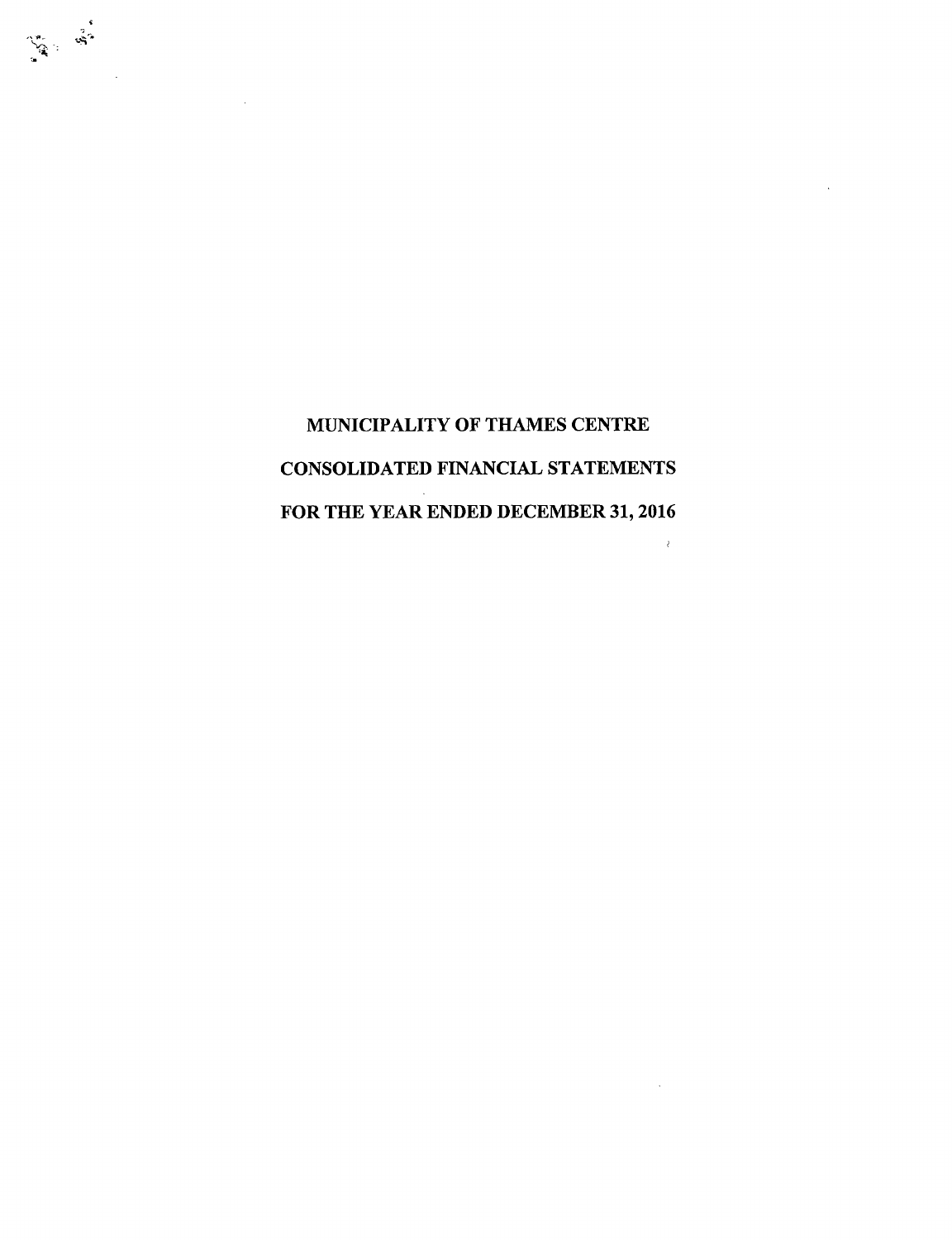| $-1-$             | Independent Auditor's Report                                  |
|-------------------|---------------------------------------------------------------|
| $-2-$             | Consolidated Statement of Financial Position                  |
| $-3-$             | Consolidated Statement of Operations and Accumulated Surplus  |
| $-4-$             | <b>Consolidated Statement of Cash Flows</b>                   |
| $-5-$             | Consolidated Statement of Changes in Net Financial Assets     |
| $-6$ - to $-13$ - | Notes to Consolidated Financial Statements                    |
| $-14-$            | Schedule 1 - Consolidated Schedule of Tangible Capital Assets |
| $-15-$            | Schedule 2 - Consolidated Schedule of Segmented Information   |

ä,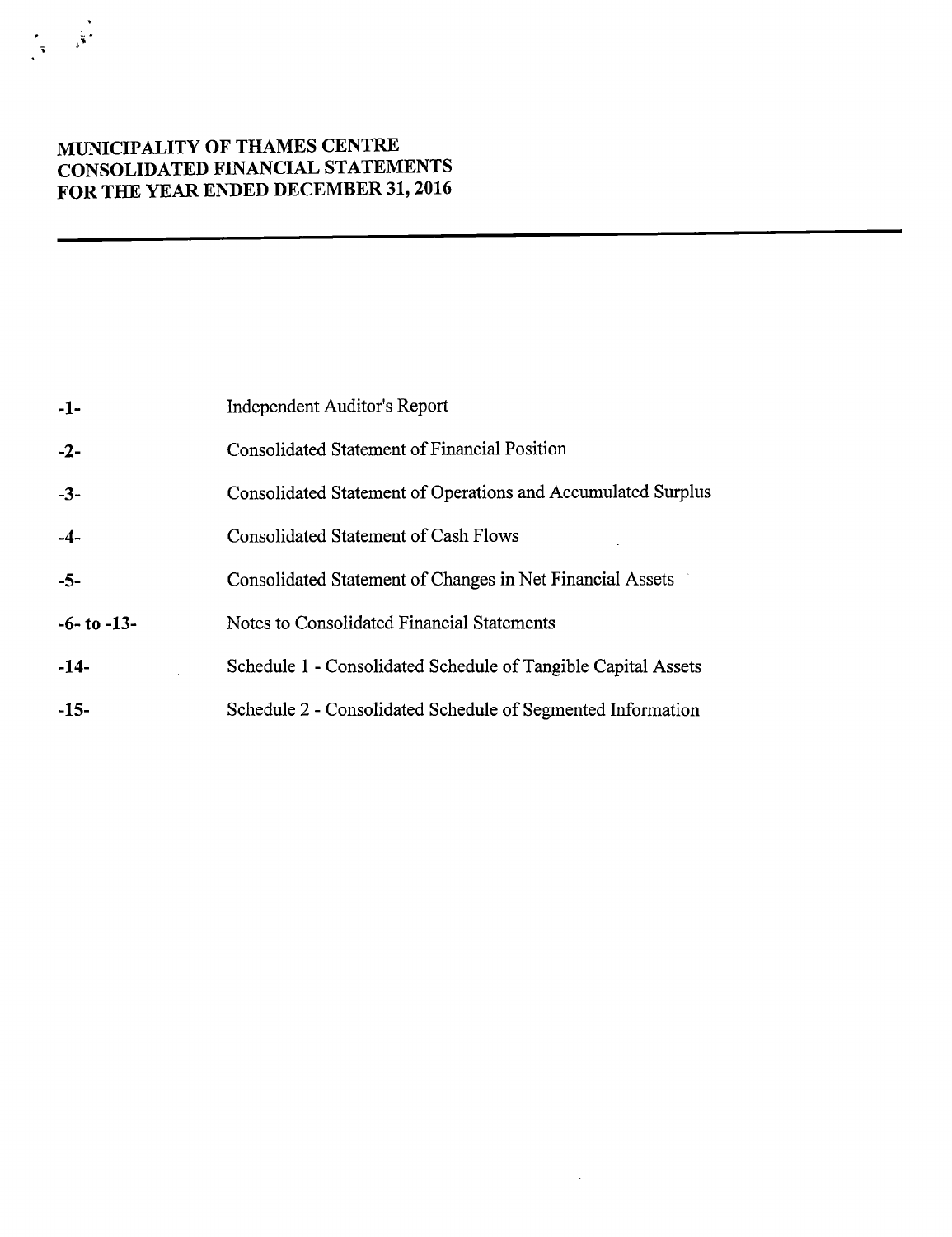

INDEPENDENT AUDITOR'S REPORT

# To the Members of Council, Inhabitants and Ratepayers of the Municipality of Thames Centre:

I have audited the accompanying Consolidated Financial Statements of the Municipality of Thames Centre, which comprise the Consolidated Statement of Financial Position as at December 31, 2016 and the Consolidated Statements of Operations and Accumulated Surplus, Cash Flows, and Changes in Net Financial Assets for the year then ended, and a summary of significant accounting policies and other explanatory information.

# Management's Responsibility for the Financial Statements

Management is responsible for the preparation and fair presentation of these consolidated financial statements in accordance with Canadian public sector accounting standards, and for such internal control as management determines is necessary to enable the preparation of financial statements that are free from material misstatement, whether due to fraud or error.

## **Auditor's Responsibility**

My responsibility is to express an opinion on these consolidated financial statements based on my audit. I conducted my audit in accordance with Canadian generally accepted auditing standards. Those standards require that I comply with ethical requirements and plan and perform the audit to obtain reasonable assurance about whether the financial statements are free from material misstatement.

An audit involves performing procedures to obtain audit evidence about the amounts and disclosures in the financial statements. The procedures selected depend on the auditor's judgment, including the assessment of the risks of material misstatement of the financial statements, whether due to fraud or error. In making those risk assessments, the auditor considers internal control relevant to the entity's preparation and fair presentation of the fmancial statements in order to design audit procedures that are appropriate in the circumstances, but not for the purpose of expressing an opinion on the effectiveness of the entity's internal control. An audit also includes evaluating the appropriateness of accounting policies used and the An audit also includes evaluating the appropriateness of accounting policies used and the reasonableness of accounting estimates made by management, as well as evaluating overall presentation of the financial statements.

I believe that the audit evidence I have obtained is sufficient and appropriate to provide a basis for my audit opinion.

## Opinion

In my opinion, the consolidated financial statements present fairly, in all material respects, the financial position of the Municipality of Thames Centre as at December 31, 2016 and its financial performance and its changes in cash flows and net financial assets for the year then ended in accordance with Canadian public sector accounting standards.

September 25, 2017

Scrimgeous & Company

London, Canada LICENSED PUBLIC ACCOUNTANT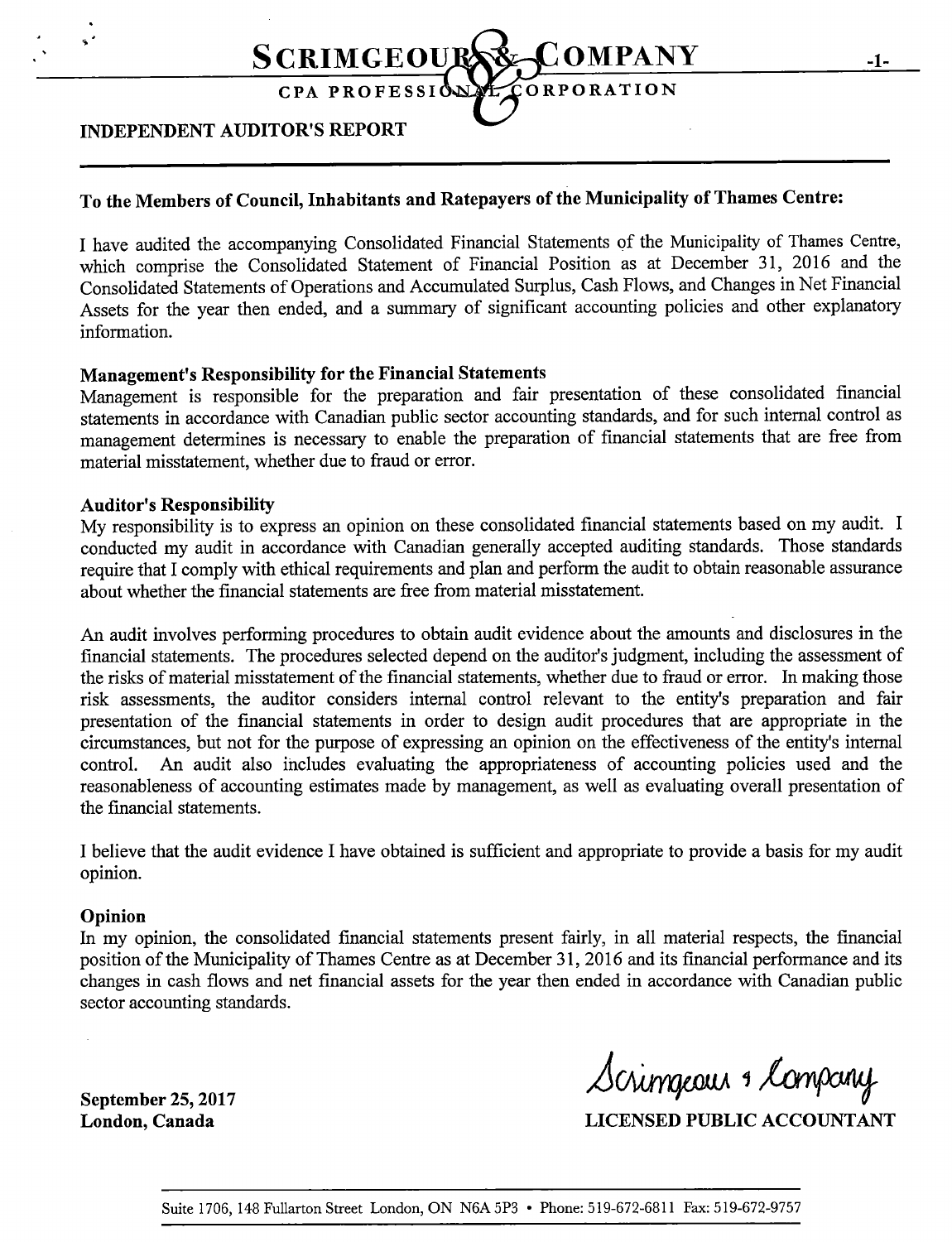# MUNICIPALITY OF THAMES CENTRE CONSOLIDATED STATEMENT OF FINANCIAL POSITION AS AT DECEMBER 31, 2016

 $\ddot{\cdot}$ 

|                                                               | 2016           | 2015            |
|---------------------------------------------------------------|----------------|-----------------|
| <b>FINANCIAL ASSETS</b>                                       |                |                 |
| Cash                                                          | 7,182,273<br>S | 5,391,831<br>\$ |
| Taxes receivable                                              | 1,344,277      | 1,288,824       |
| Accounts receivable                                           | 6,567,546      | 4,387,547       |
|                                                               | 15,094,096     | 11,068,202      |
| <b>LIABILITIES</b>                                            |                |                 |
| Accounts payable and accrued liabilities                      | 2,172,072      | 1,852,320       |
| Deferred revenue - obligatory reserve funds (notes 1.g and 6) | 4,206,709      | 1,682,097       |
| Net long-term liabilities (note 7)                            | 6,424,955      | 4,295,104       |
| Landfill closure and post-closure liability (notes 1.k and 8) | 2,100,794      | 2,050,794       |
|                                                               | 14,904,530     | 9,880,315       |
| NET FINANCIAL ASSETS                                          | 189,566        | 1,187,887       |
| <b>NON-FINANCIAL ASSETS</b>                                   |                |                 |
| Tangible capital assets (schedule 1) (note 15)                | 107,421,029    | 105,264,918     |
| Capital work in progress                                      | 1,204,183      | 2,114,214       |
| Prepaid supplies                                              | 61,816         | 55,788          |
|                                                               | 108,687,028    | 107,434,920     |
| <b>ACCUMULATED SURPLUS (note 9)</b>                           | \$108,876,594  | \$108,622,807   |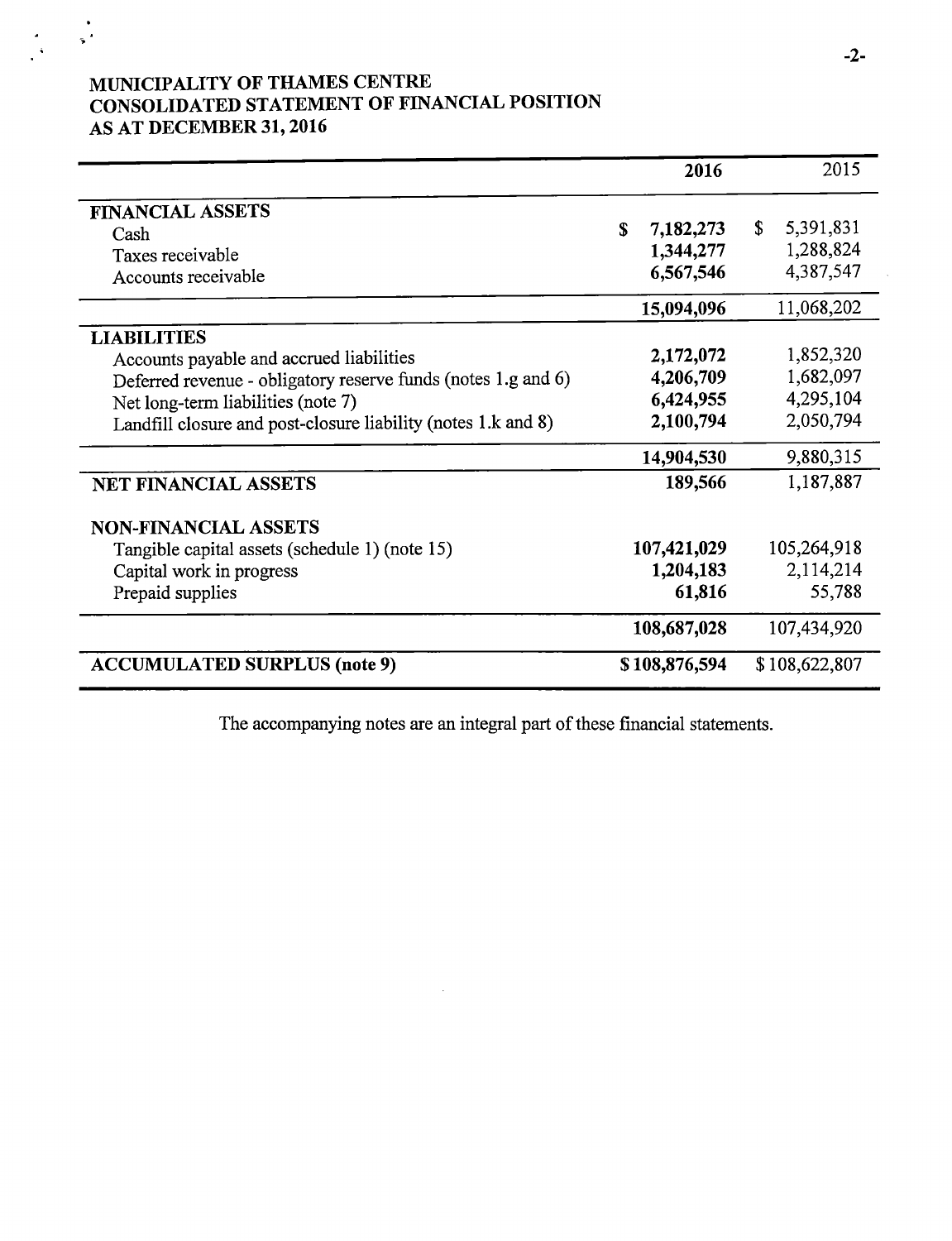# MUNICIPALITY OF THAMES CENTRE CONSOLIDATED STATEMENT OF OPERATIONS AND ACCUMULATED SURPLUS FOR THE YEAR ENDED DECEMBER 31, 2016

 $\hat{\bullet}$  $\mathbf{v}$ 

|                                                      | <b>Budget</b><br>2016 |             | <b>Actual</b><br>2016 | Actual<br>2015  |
|------------------------------------------------------|-----------------------|-------------|-----------------------|-----------------|
| <b>REVENUE</b>                                       |                       |             |                       |                 |
| Property taxation                                    | \$<br>8,743,117       | $\mathbf S$ | 8,798,243             | \$<br>8,272,982 |
| User charges, rents and leases                       | 4,204,726             |             | 4,577,914             | 3,708,143       |
| Government grants                                    | 1,147,521             |             | 1,176,561             | 1,217,534       |
| Investment income                                    | 81,075                |             | 92,745                | 54,041          |
| Penalty and interest on taxes                        | 218,000               |             | 186,411               | 221,230         |
| Other revenue                                        | 29,000                |             | 53,615                | 43,311          |
|                                                      | 14,423,439            |             | 14,885,489            | 13,517,241      |
| <b>EXPENDITURES</b>                                  |                       |             |                       |                 |
| General government                                   | 1,526,279             |             | 1,365,386             | 1,341,982       |
| Protection to persons and property                   | 2,976,464             |             | 2,806,449             | 2,862,089       |
| <b>Transportation services</b>                       | 5,624,732             |             | 3,906,607             | 4,281,727       |
| <b>Environmental services</b>                        | 2,874,605             |             | 3,219,073             | 3,041,918       |
| Health services                                      | 89,314                |             | 69,330                | 90,656          |
| Recreation and cultural development                  | 3,569,417             |             | 2,711,050             | 2,663,298       |
| Planning and development                             | 296,039               |             | 266,180               | 425,137         |
|                                                      | 16,956,850            |             | 14,344,075            | 14,706,807      |
| <b>EXCESS OF REVENUE OVER EXPENDITURES</b>           |                       |             |                       |                 |
| (EXPENDITURES OVER REVENUE)                          |                       |             |                       |                 |
| <b>BEFORE OTHER</b>                                  | (2,533,411)           |             | 541,414               | (1,189,566)     |
| <b>OTHER</b>                                         |                       |             |                       |                 |
| Government transfers related to capital              | 3,750                 |             | 15,844                | 484,231         |
| Gain (loss) on disposal of capital assets            |                       |             | 331,025               | 303,625         |
| Increase in landfill post closure liability (note 8) | (50,000)              |             | (50,000)              | (50,000)        |
| Developer and other contributions related to capital | 1,266,978             |             | (584, 496)            | 5,274,114       |
|                                                      | 1,220,728             |             | (287, 627)            | 6,011,970       |
| <b>EXCESS OF REVENUE OVER EXPENDITURES</b>           | (1,312,683)           |             | 253,787               | 4,822,404       |
|                                                      |                       |             |                       |                 |
| <b>ACCUMULATED SURPLUS,</b>                          |                       |             |                       |                 |
| <b>BEGINNING OF YEAR (note 15)</b>                   | 108,622,807           |             | 108,622,807           | 103,800,403     |
| ACCUMULATED SURPLUS, END OF YEAR                     | \$107,310,124         |             | \$108,876,594         | \$108,622,807   |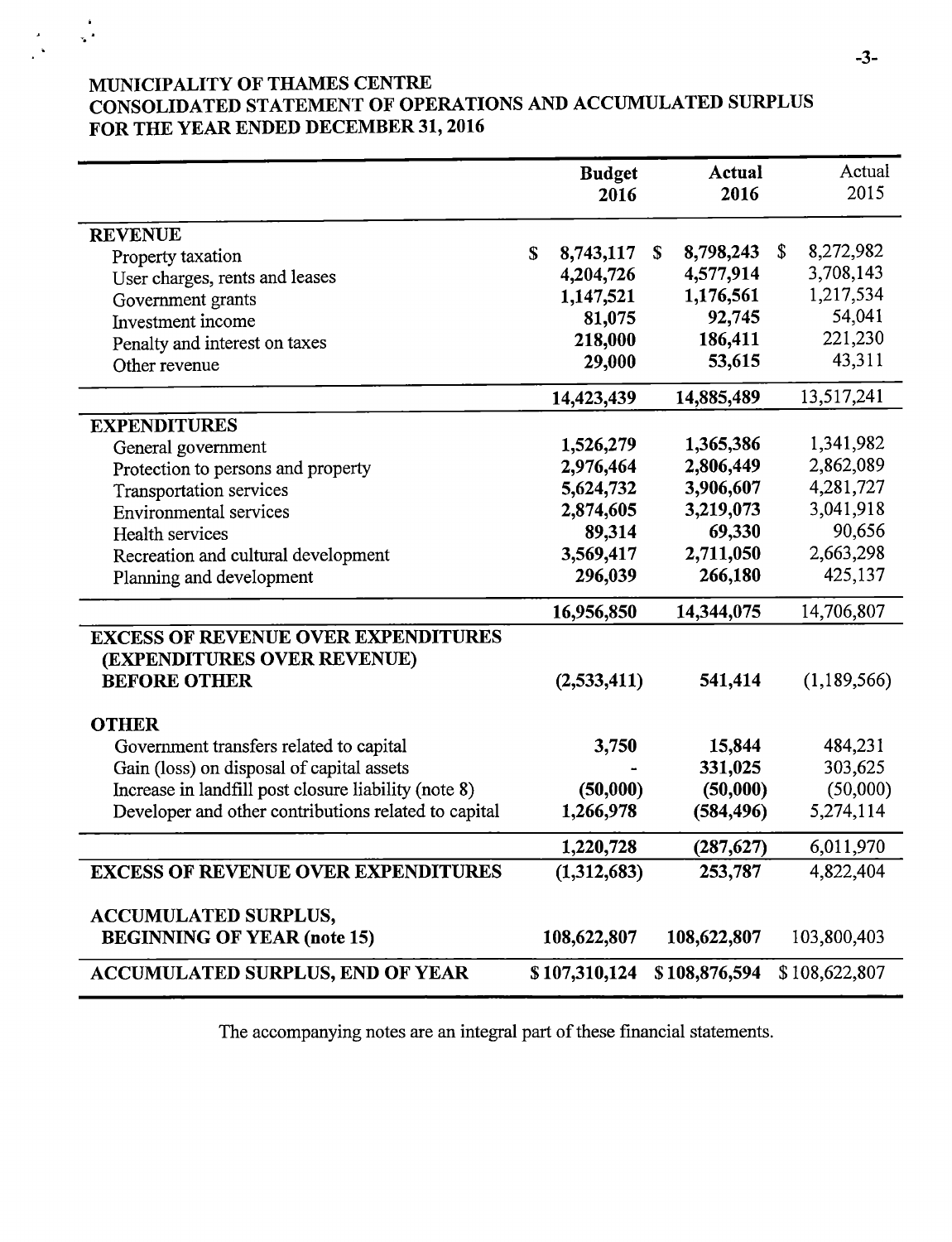# MUNICIPALITY OF THAMES CENTRE CONSOLIDATED STATEMENT OF CASH FLOWS FOR THE YEAR ENDED DECEMBER 31, 2016

 $\frac{1}{3}$ 

|                                                                                          |   | 2016        | 2015                      |
|------------------------------------------------------------------------------------------|---|-------------|---------------------------|
| NET INFLOW (OUTFLOW) OF CASH RELATED TO<br>THE FOLLOWING ACTIVITIES:<br><b>OPERATING</b> |   |             |                           |
| Excess revenue over expenditures (page 3)<br>Non-cash charges to operations              | S | 253,787     | $\mathbb{S}$<br>4,822,404 |
| Amortization                                                                             |   | 2,958,147   | 2,851,088                 |
| Net disposal of tangible capital assets                                                  |   | 65,411      | 237,326                   |
| Net change in working capital other than cash $(A)$                                      |   | 658,912     | 887,634                   |
|                                                                                          |   | 3,936,257   | 8,798,452                 |
| <b>INVESTING</b>                                                                         |   |             |                           |
| Acquisition of tangible capital assets                                                   |   | (5,179,669) | (11,517,279)              |
| Decrease (increase) in capital work in progress                                          |   | 910,031     | 3,694,153                 |
| Decrease (increase) in prepaid supplies                                                  |   | (6,028)     | 36,549                    |
|                                                                                          |   | (4,275,666) | (7,786,577)               |
| <b>FINANCING</b>                                                                         |   |             |                           |
| Net change in long-term debt                                                             |   | 2,129,851   | (164, 852)                |
| Net change in cash and cash equivalents during the year                                  |   | 1,790,442   | 847,023                   |
| Cash and cash equivalents, beginning of year                                             |   | 5,391,831   | 4,544,808                 |
| CASH AND CASH EQUIVALENTS, END OF YEAR                                                   | S | 7,182,273   | $\mathbb{S}$<br>5,391,831 |

A) Net change in working capital other than cash includes the net change in taxes receivable, accounts receivable, accounts payable and accrued liabilities, deferred revenue and landfill closure costs.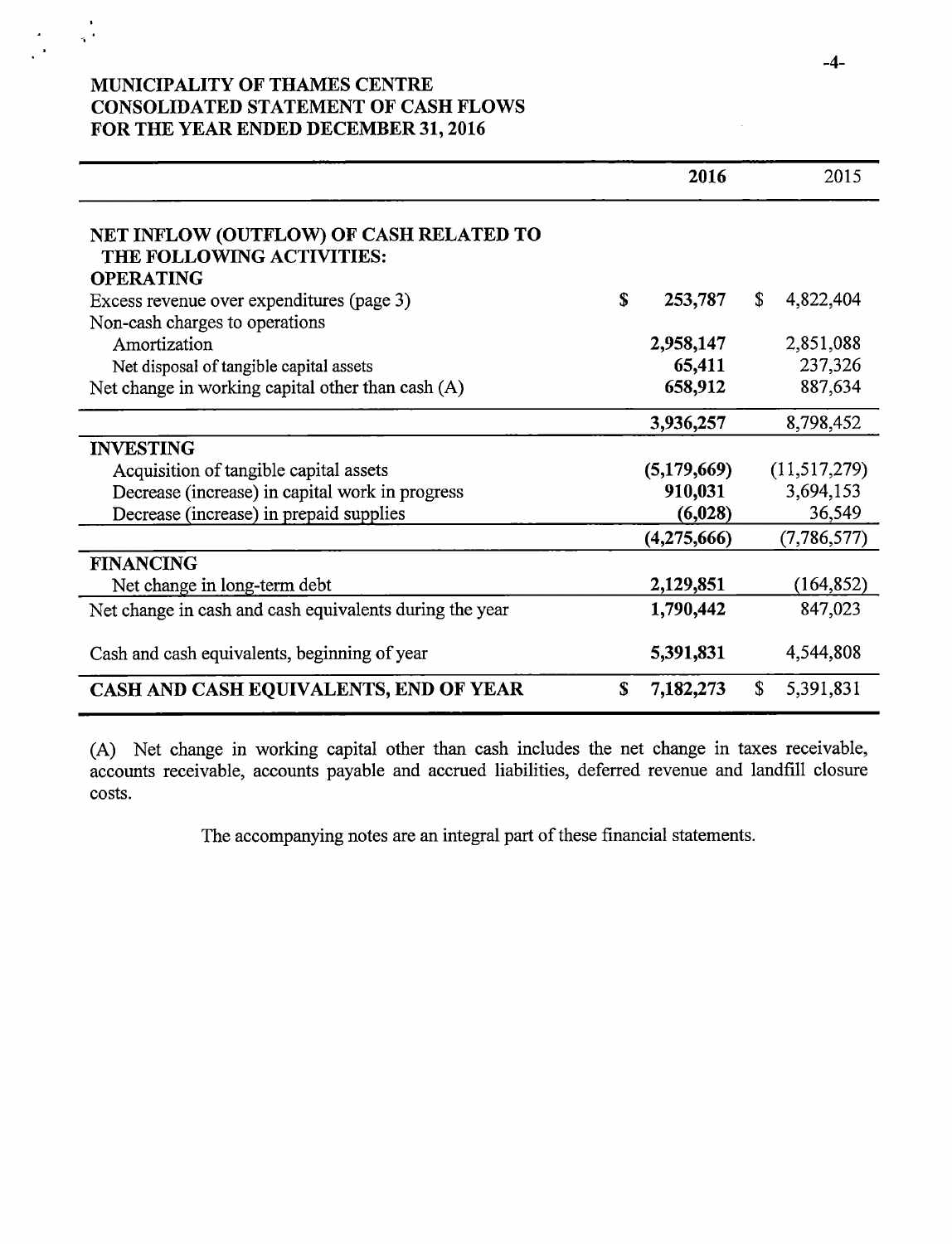# MUNICIPALITY OF THAMES CENTRE CONSOLIDATED STATEMENT OF CHANGES IN NET FINANCIAL ASSETS FOR THE YEAR ENDED DECEMBER 31, 2016

 $\frac{1}{2}$ 

|                                                       |    | 2016        |   | 2015           |
|-------------------------------------------------------|----|-------------|---|----------------|
| Excess of revenue over expenditures (page 3)          | S  | 253,787     | S | 4,822,404      |
| Acquisition of tangible capital assets                |    | (5,179,669) |   | (11, 517, 279) |
| Amortization of tangible capital assets               |    | 2,958,147   |   | 2,851,088      |
| Change in prepaid supplies                            |    | (6,028)     |   | 36,549         |
| Investment in capital works in progress               |    | 910,031     |   | 3,694,153      |
| Net disposal of tangible capital assets               |    | 65,411      |   | 237,326        |
| Increase (decrease) in net financial assets           |    | (998, 321)  |   | 124,241        |
| Net financial assets (liabilities), beginning of year |    | 1,187,887   |   | 1,063,646      |
| NET FINANCIAL ASSETS, END OF YEAR                     | \$ | 189,566     | S | 1,187,887      |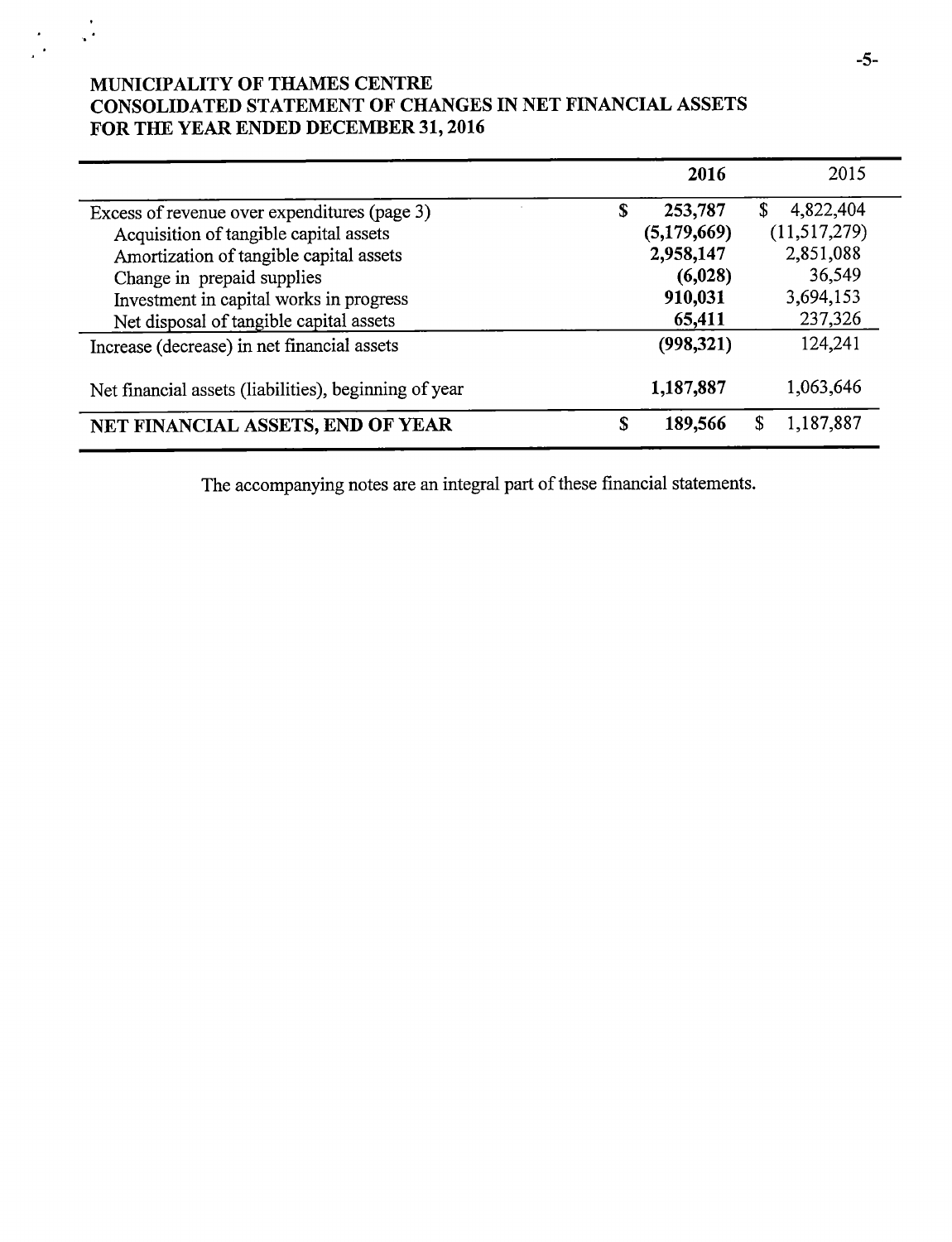The Corporation of the Municipality of Thames Centre ( the " Municipality") is <sup>a</sup> lower tier municipality in the County of Middlesex in the Province of Ontario, Canada. It conducts its operations guided by the provisions of provincial statutes such as the Municipal Act, Municipal Affairs Act and related legislation.

# 1. Significant accounting policies

The consolidated financial statements of the Corporation of the Municipality of Thames Centre are prepared by management in accordance with Canadian public sector accounting standards. Significant aspects of the accounting policies adopted by the Municipality are as follows:

## a. Basis of consolidation

These consolidated financial statements reflect the assets, liabilities, operating revenue and expenditures and accumulated surpluses and changes in investment in tangible capital assets of the Municipality. The reporting entity is comprised of all organizations, committees and local boards accountable for the administration of their financial affairs and resources to the Municipality and which are owned or controlled by the Municipality. Inter- departmental and inter-organizational transactions and balances between these organizations are eliminated.

These consolidated financial statements include the operations of the Dorchester Union Cemetery.

## b. Accrual accounting

The accrual basis of accounting recognizes revenue as they become available and measurable; expenditures are recognized as they are incurred and measurable as <sup>a</sup> result of receipt of goods or services and the creation of <sup>a</sup> legal obligation to pay.

# c. Accounting for County and School Board transactions

The Municipality is required to bill, collect and remit provincial education and upper tier taxation in respect of residential and other properties on behalf of the school boards and upper tier. The Township has no jurisdiction or control over the school board or upper tier's operations or their tax rate. The taxation, other revenue, expenditures, assets and liabilities with respect to the operations of the school boards, and the County of Middlesex are not reflected in these consolidated financial statements.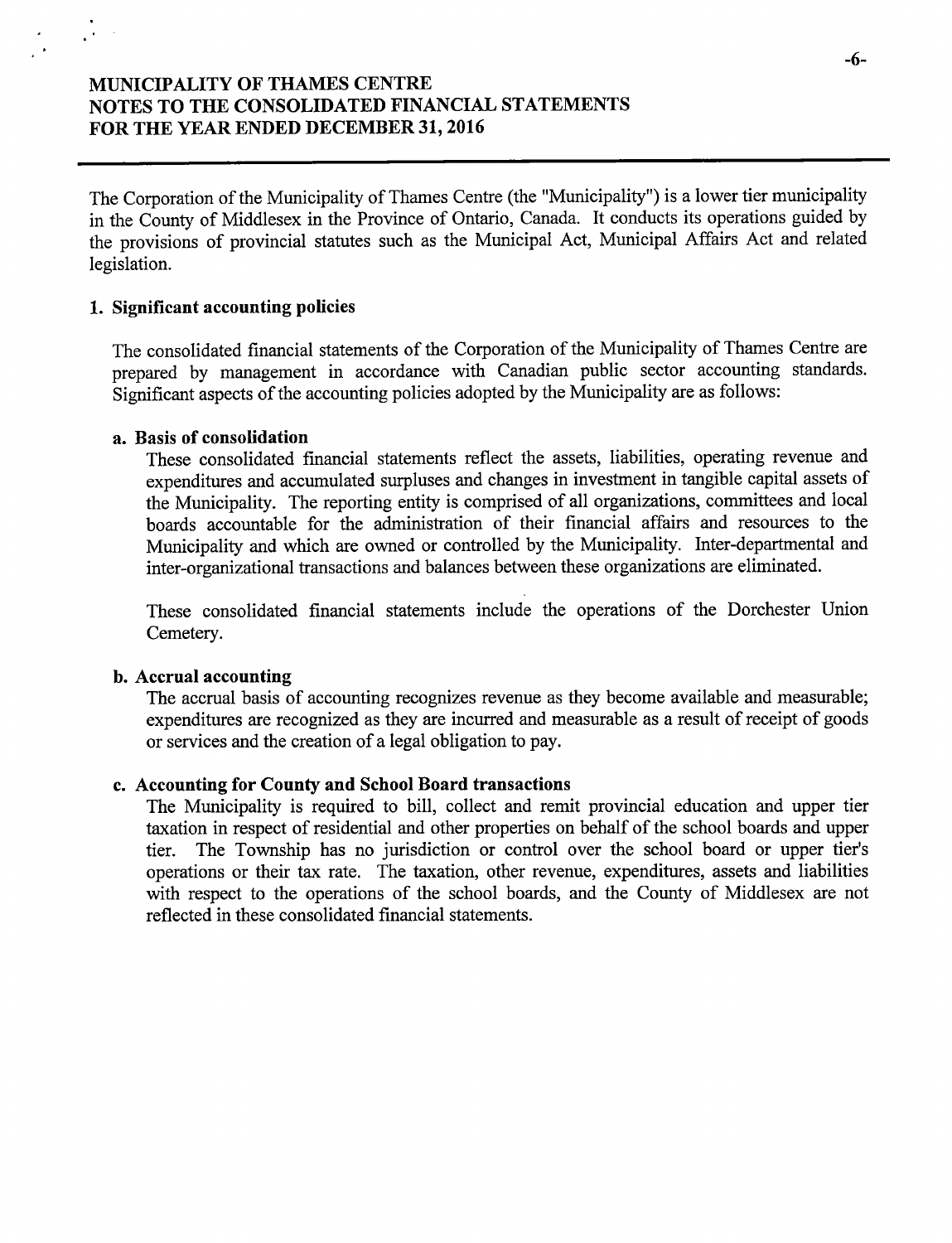## 1. Significant accounting policies continued

# d. Trust fund

The Municipality's trust fund and its related operations administered by the Municipality are not consolidated, but are reported separately on the Trust Fund Statements of Operations and Financial Position.

### e. Non-financial assets

Non- financial assets are not available to discharge existing liabilities and are held for use in the provision of services. They have useful lives extending beyond the current year and are not intended for sale in the ordinary course of operations. The change in non-financial assets during the year, together with the excess of revenue over expenditures, provides the consolidated change in financial assets for the year.

The Municipality non-financial assets consist of tangible capital assets. Tangible capital assets are recorded at cost which includes all amounts that are directly attributable to acquisition, construction, development or betterment of the asset. The cost, less residual value, of the tangible capital assets is amortized on a straight-line basis over their estimated useful lives as follows:

| Land improvements                          | 15 years        |
|--------------------------------------------|-----------------|
| <b>Buildings</b>                           | 10 to 100 years |
| Vehicles and machinery                     | 5 to 20 years   |
| Equipment and furniture                    | 4 to 20 years   |
| Environmental infrastructure               | 84 to 110 years |
| Transportation and drainage infrastructure | 5 to 100 years  |

Tangible capital assets received as contributions are recorded at their fair value at the date of the receipt. The fair value is also recorded as contributed revenue. During 2015, the Municipality reviewed its transportation infrastructure amortization rates and adjusted them per note 15.

### f. Revenue recognition

Government grants and transfers are recognized in the consolidated financial statements as revenue in the period in which events giving rise to the transfer occur, providing the transfers are authorized, any eligibility criteria have been met, and reasonable estimates of the amounts can be determined.

### g. Deferred revenue

Government transfers, contributions and other amounts are received from third parties pursuant to legislation, regulation or agreement and may only be used in the conduct of certain programs, in the completion of specific work or for the purchase of tangible capital assets. In addition, certain user charges and fees are collected for which the related services have yet to be performed. Revenue is recognized in the period when the related expenditures are incurred, services performed or the tangible capital assets are acquired.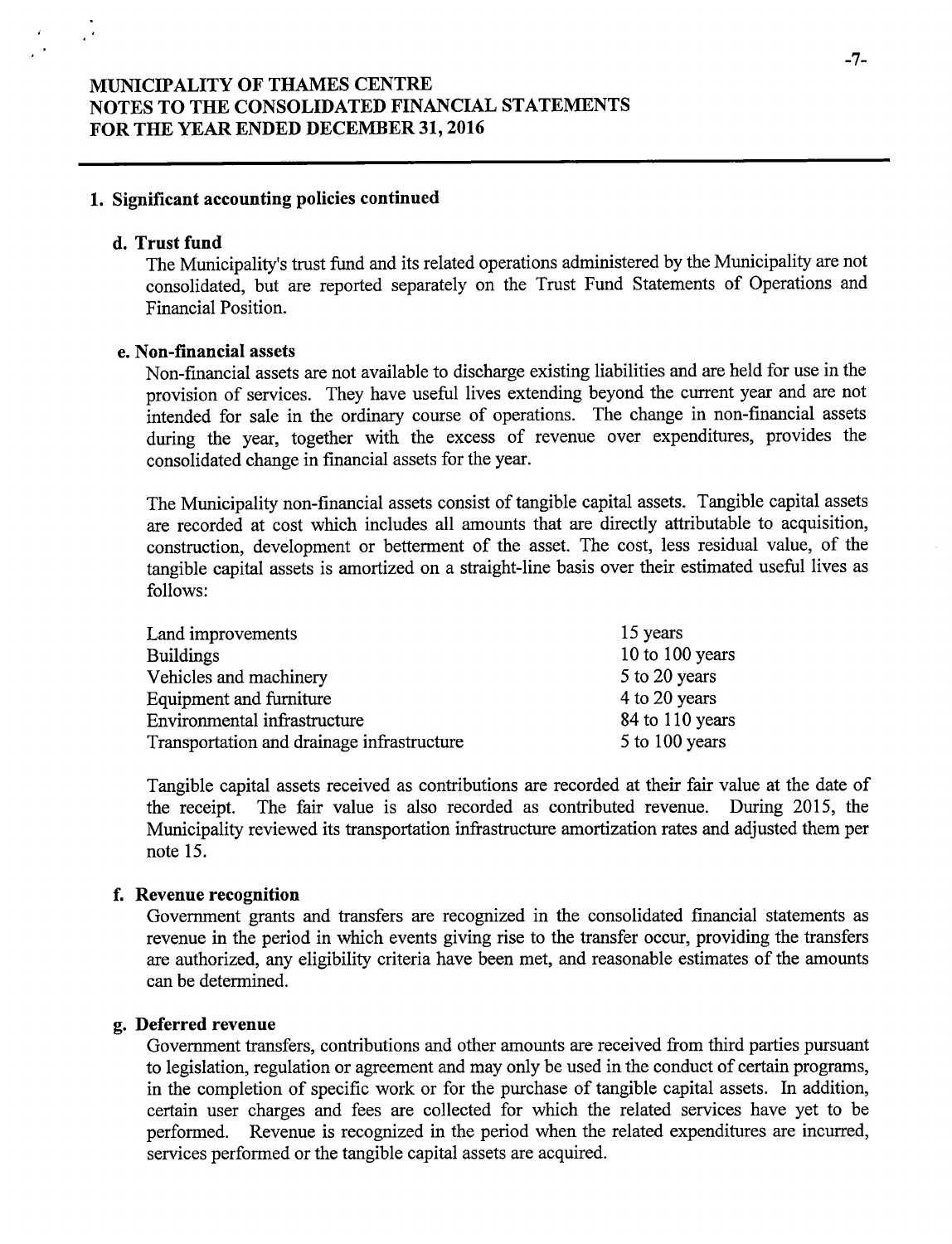## 1. Significant accounting policies continued

## h. Use of estimates

The preparation of financial statements in conformity with Canadian public sector accounting standards requires management to make estimates and assumptions that affect the reported amounts of assets, liabilities, disclosure of contingent assets and liabilities at the date of the financial statements and the reported amounts of revenue and expenditures during the period. Such estimates are periodically reviewed and any adjustments necessary are reported in earnings in the period in which they become known. Actual results could differ from these estimates.

### i. Leases

Leases are classified as capital or operating leases. Leases which transfer substantially all of the benefits and risks incidental to ownership of property are accounted for as capital leases. All other leases are accounted for as operating leases and the related lease payments are charged to expense as incurred.

## j. Financial instruments

Financial instruments of the Municipality consist mainly of cash, short-term investments, accounts receivable and taxes receivable. The carrying values of these financial assets The carrying values of these financial assets approximate their fair values unless otherwise disclosed.

### k.Landfill closure and post-closure liability

In accordance with the requirements of Public Sector Accounting Standard 3270, the Municipality accrues landfill closure and post-closure care requirements that have been defined in accordance with industry standards and include final covering and landscaping of the landfill, pumping of ground water and leachates from the site, and ongoing environmental monitoring, site inspection and maintenance. The reported liability is based on estimates and assumptions using the best information available to management.

Future events may result in significant changes to the estimated total expenditures, capacity used or total capacity and the estimated liability, and would be recognized prospectively, as a change in estimate, when applicable.

# 2. Tax revenue

Property tax billings are prepared by the Municipality based on an assessment roll prepared by the Ontario Property Assessment Corporation. All assessed property values in the Municipality were reviewed and new values established based on a common valuation date which was used by the the Municipality in computing the 2016 property tax bills. Property tax revenue and tax receivables are subject to appeals which may not have been heard yet. Any supplementary billing adjustments made necessary by the determination of such appeals will be recognized in the fiscal year they are determined and the effect shared with the County of Middlesex and the appropriate school boards.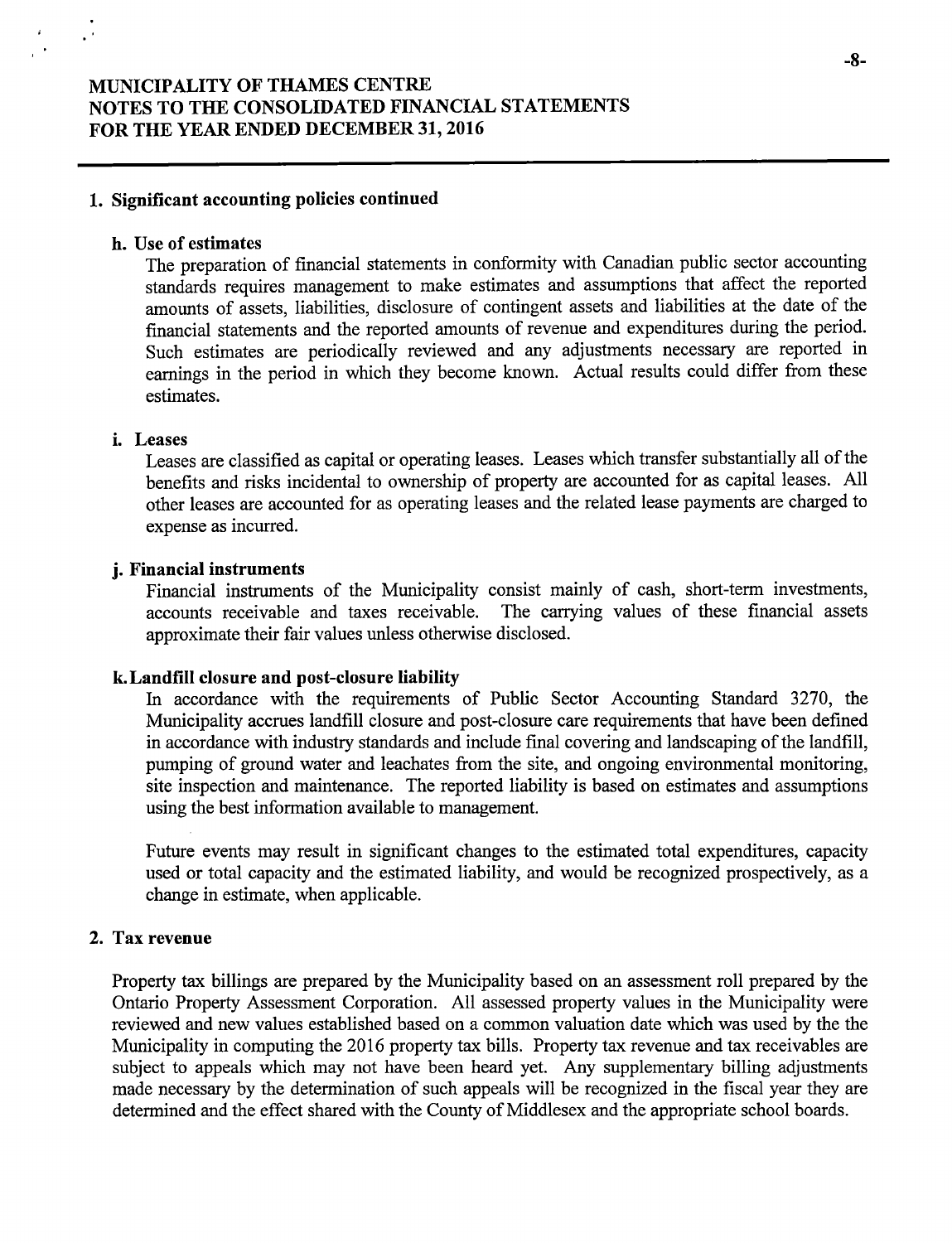## 3. Trust fund

The trust fund administered by the Municipality amounting to \$454,270 (2015 - \$438,527) has not been included in the these consolidated financial statements.

## 4. Operations of School Boards and the County of Middlesex

Further to note la, the taxation revenue of the School Boards and the County of Middlesex are comprised of the following:

|                           |    | <b>School</b><br><b>Boards</b> |             | County      |  |
|---------------------------|----|--------------------------------|-------------|-------------|--|
| Taxation and user charges | S. | 5,652,251                      |             | \$7,442,247 |  |
| Requisitions              | S. | 5,652,251                      | $\mathbf S$ | 7,442,247   |  |

# 5. Pension agreements

The Municipality makes contributions to the Ontario Municipal Employees Retirement Fund (OMERS), which is a multi-employer plan, on behalf of members of its staff. The plan is a defined benefit plan which specifies the amount of the retirement benefit to be received by the employees based on the length of services and rates of pay.

The amount contributed to OMERS for 2016 was \$231,608 (2015 - \$239,261) for current service and is included as an expenditure on the Consolidated Statement of Operations. The Municipality has no obligation, as at December 31, 2016, under the past service provisions. The OMERS funding ration for 2016 is 93. 4% ( 2015 - 91. 5%), with the goal of being fully funded by 2025.

## 6. Deferred revenue- obligatory reserve funds

A requirement of the Canadian public sector accounting standards, is that obligatory reserve funds be reported as deferred revenue. This requirement is in place as provincial legislation restricts how these funds may be used and under certain circumstances these funds may possibly be refunded. The balances in the obligatory reserve funds of the Municipality are summarized as follows:

|                            |                | 2016    | 2015            |
|----------------------------|----------------|---------|-----------------|
| Development charges        | 2,801,428<br>S |         | \$<br>(58, 786) |
| Federal gas tax            |                | 488,024 | 511,230         |
| <b>Grants</b> - Provincial |                | 25,000  | 234,874         |
| Grants - other             |                | 246,025 | 247,600         |
| Prepaid user charges       |                | 646,232 | 747,179         |
|                            | 4,206,709<br>S |         | 1,682,097       |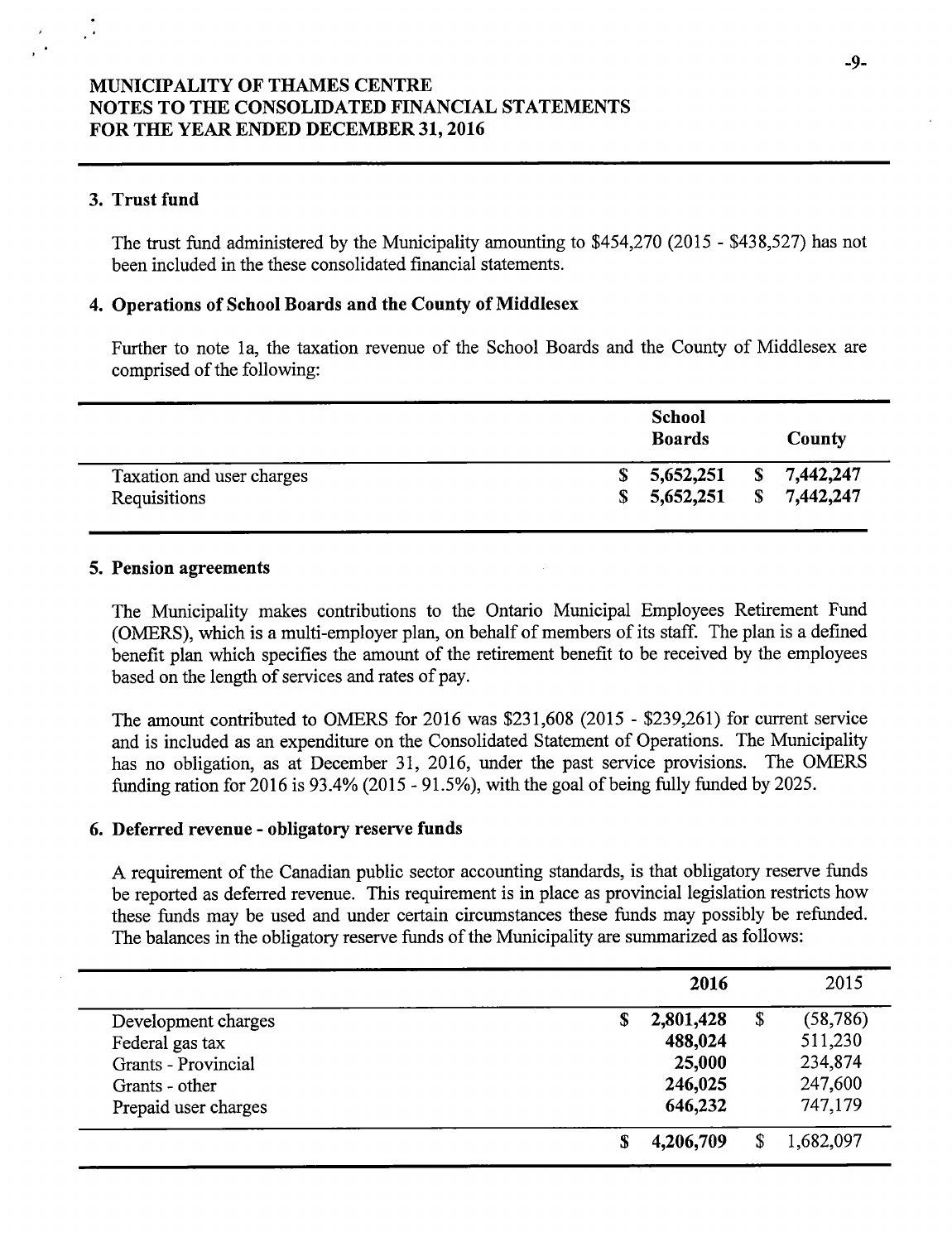# 7. Long-term liabilities

|                                                                                                                                                                                                   | 2016      | 2015            |
|---------------------------------------------------------------------------------------------------------------------------------------------------------------------------------------------------|-----------|-----------------|
| a. The balance of long-term liabilities<br>reported on the Consolidated Statement of<br>Financial Position is made up of the following:                                                           |           |                 |
| Tile drainage loans bearing interest at a rate of 8%,<br>responsibility for payment of principal and interest charges<br>S<br>has been assumed by individuals                                     | 8,616     | \$<br>10,474    |
| Debentures payable, maturing on September 17 in the years<br>2017 through 2027 bearing varying rates of interest between<br>5.03% to 5.22%, payable semi-annually on March 15 and<br>September 15 | 219,732   | 362,823         |
| Debentures payable bearing interest rate of 2.55% to 4.56%<br>maturing in 2017 to 2027, recoverable from ratepayers.                                                                              | 511,252   | 615,634         |
| Debentures payable, maturing on July 3, 2032, bearing interest<br>at a rate of 3.51%, payable semi-annually on July 1 and<br>January 1                                                            | 2,128,721 | 2,226,440       |
| Debentures payable, maturing April 18, 2032, bearing interest<br>at a rate of 2.92%, payable semi-annually on April 18 and<br>October 18                                                          | 2,631,149 |                 |
| Non-interest bearing loan payable to the Corporation of the<br>County of Middlesex                                                                                                                | 925,485   | 1,079,733       |
| \$<br>Net long-term liabilities at the end of the year                                                                                                                                            | 6,424,955 | \$<br>4,295,104 |

b. Debt to be retired over the next five years as follows:

|      | Recovered          | Recovered        |
|------|--------------------|------------------|
|      | from<br>Ratepayers | from<br>Taxation |
| 2017 | 443,703<br>\$      | \$<br>219,257    |
| 2018 | \$<br>348,801      | \$<br>217,876    |
| 2019 | \$<br>334,276      | \$<br>221,586    |
| 2020 | \$<br>325,576      | \$<br>225,427    |
| 2021 | \$<br>306,632      | \$<br>229,403    |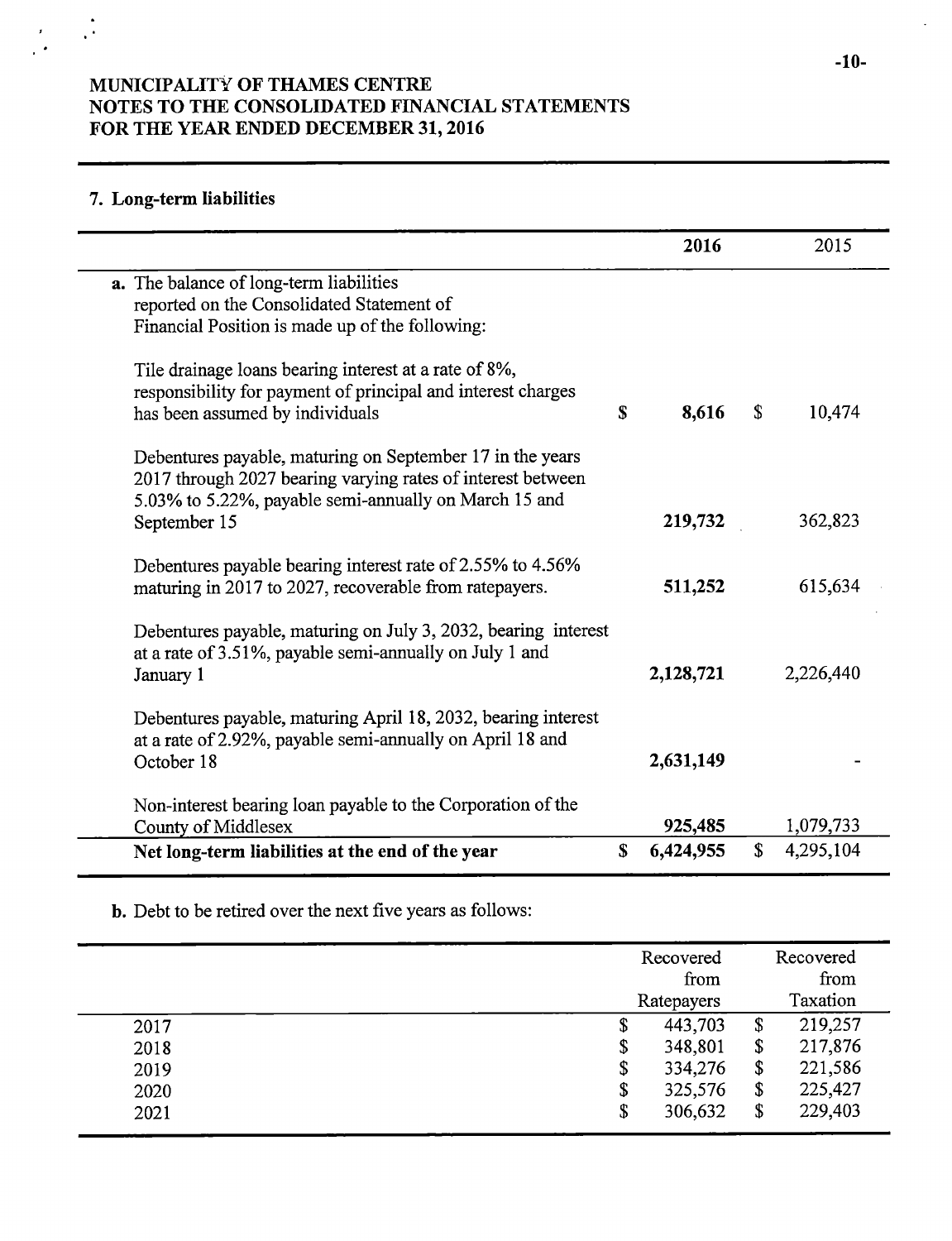# 7. Long-term liabilities continued

- c. Approval of the Ontario Municipal Board has been obtained for those pending issues of long term liabilities and commitments to be financed by revenue beyond the term of Council and approved on or before December 31, 1992. Those approved after January 1, 1993 have been approved by by-law. The principal and interest payments required to service these pending issues and commitments are within the debt repayment limit prescribed by the Ministry of Municipal Affairs.
- d. The Municipality is contingently liable for long term liabilities with respect to tile drainage loans, and for those for which the principal and interest had been assumed by other municipalities, school board and unconsolidated local boards, municipal enterprises, and utilities. The total amount outstanding as at December 31, 2016 is \$8,616 (2015 - \$10,474).
- e. The interest expense on long-term liabilities for the year was \$116,829 (2015 \$119,324).

# 8. Landfill closure and post-closure liability

Subsequent to December 31, 2015, the Municipality received a third party estimate of its closure and post- closure costs of the Thames Centre Landfill as of December 8, 2015. As <sup>a</sup> result of this estimate, the Municipality has accrued  $$2,100,794$  (2015 -  $$2,050,794$ ) in the Consolidated Statement of Financial Position. To date the Municipality has raised \$727,443 (2015 - \$677,443) through taxation towards this future liability. As a result, an additional \$1,373,351 will be raised in future years. Based on a 2016 update, it is anticipated that the Thames Centre Landfill has a remaining site life of 57 years, based on the five year average rate of landfilling, and has a current remaining site capacity of 145, <sup>048</sup> tonnes. This assumption is based on an inflation rate of 3% and <sup>a</sup> discount rate of 4%.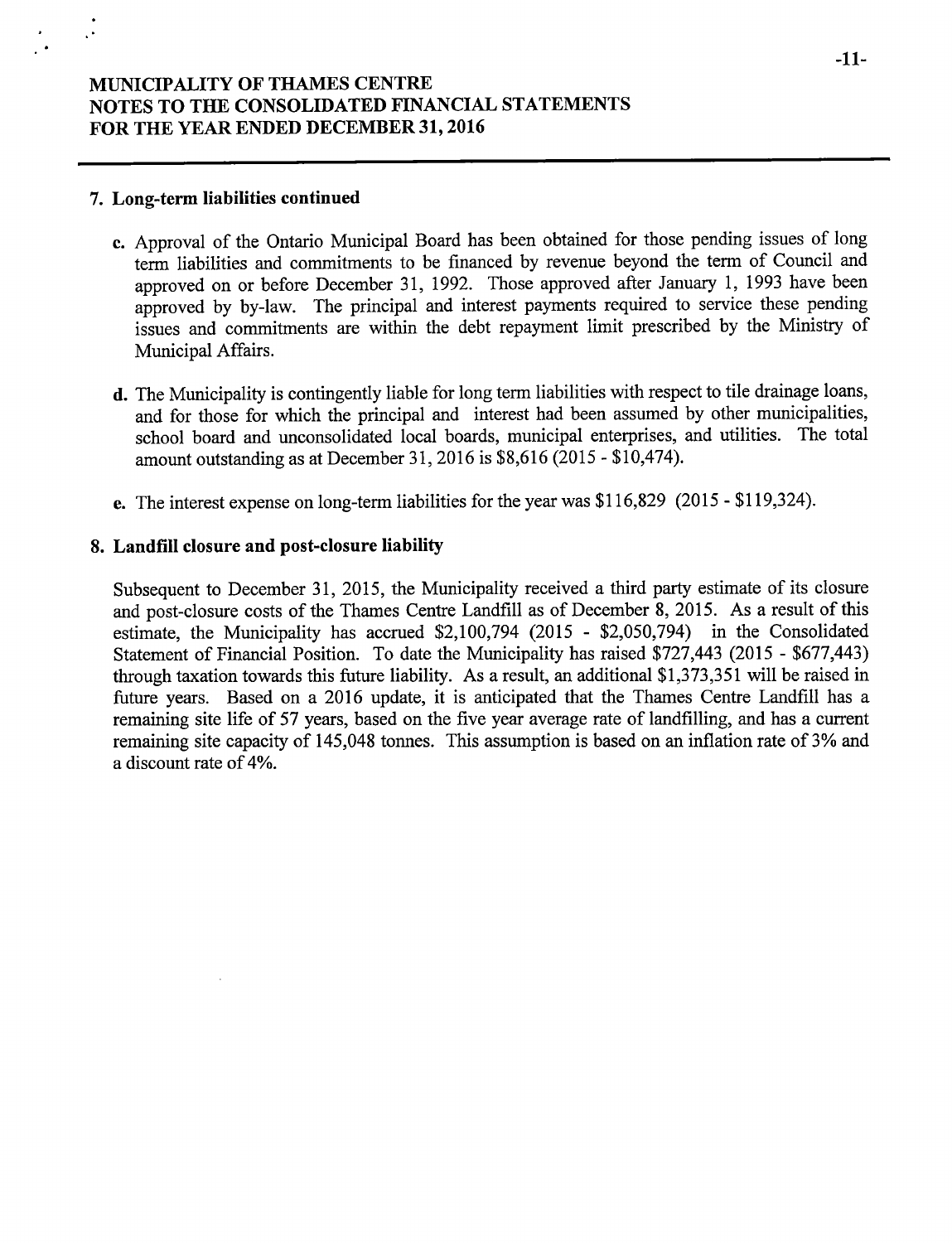# 9. Accumulated surplus

The accumulated surplus on the Consolidated Statement of Financial Position at the end of the year is comprised of the following:

|                                                 | 2016            | 2015             |
|-------------------------------------------------|-----------------|------------------|
| General surplus (deficit)                       | <b>NIL</b><br>S | <b>NIL</b><br>\$ |
| Investment in tangible capital assets (note 15) | 102,417,212     | 102,986,116      |
| Landfill post closure liability                 | (1,373,351)     | (1,373,351)      |
| Reserves set aside for specific purpose         | 7,658,339       | 6,835,648        |
| Reserve funds set aside for specific purpose    | 174,394         | 174,394          |
| <b>ACCUMULATED SURPLUS (note 15)</b>            | \$108,876,594   | \$108,622,807    |

# 10. Budget figures

The Municipality's Council completes separate budget reviews for its operating and capital budgets each year. The approved operating budget for 2016 is reflected on the Consolidated Statement of Operations.

# 11. Commitment

The Municipality has entered into an agreement with the Ontario Provincial Police for the provision of police services. The total cost incurred for the year ended December 31, 2016 was \$1,663,059  $(2015 - $1,659,240).$ 

The Municipality has contracted with <sup>a</sup> third party to operate its wastewater system. The ten year contract began in 2013. There is <sup>a</sup> provision for two renewable terms of five years each. The contracted amount per year is \$154,900. In addition, the contract has provisions for additional costs. The wastewater system is owned by, and registered in the name of the Municipality.

The Municipality contracted in 2012 with a third party to provide solid waste and recycling collection for \$507,908 per year. This contract extends to 2017 with two renewable terms of one year each. The contract has provisions for additional costs for other services.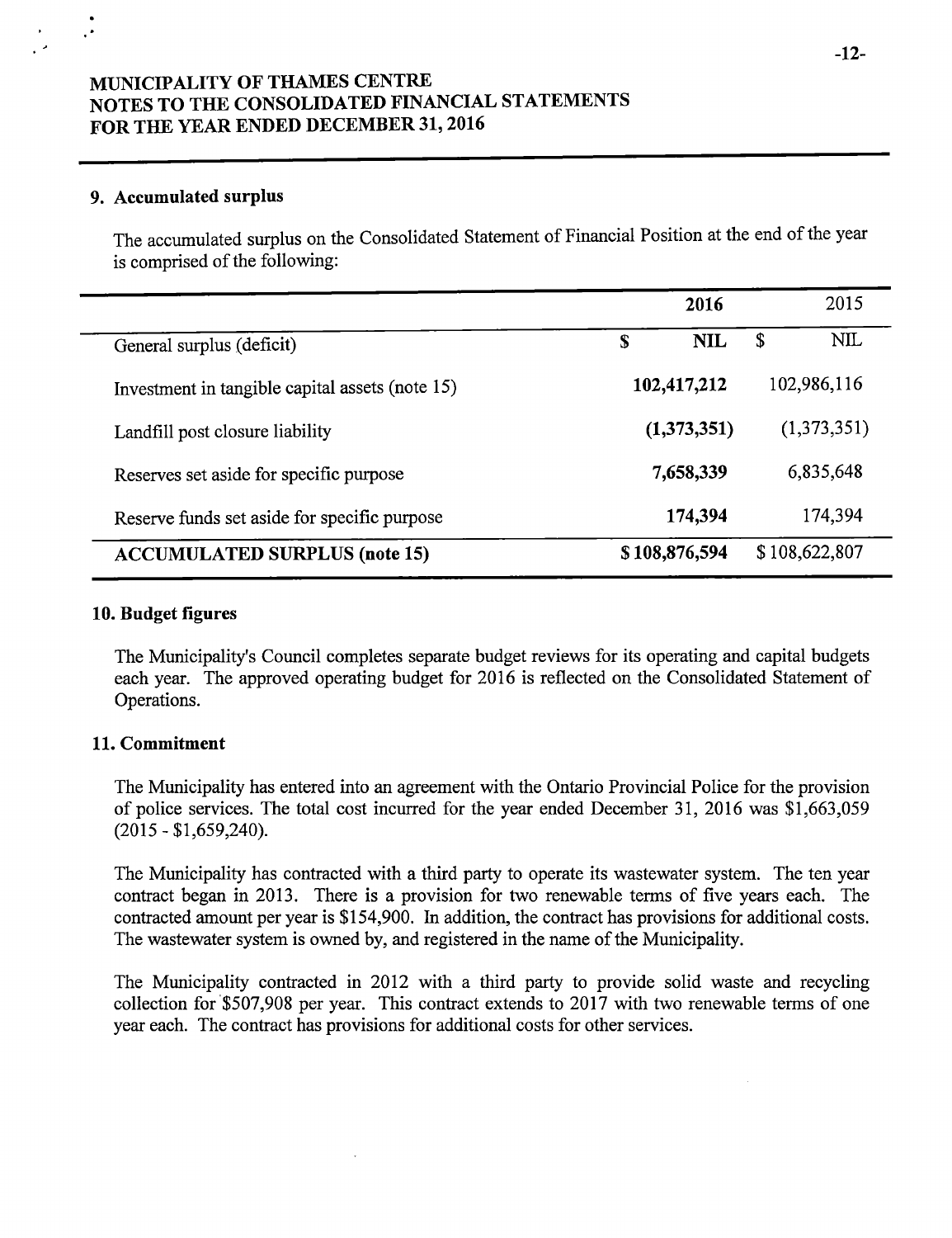### 12. Public sector salary disclosure

There was one employee paid a salary, as defined in the Public Sector Disclosure Act, 1996 of \$100,000 or more.

# 13. Contaminated sites

The Canadian public sector accounting standard 3510 requires municipalities to evaluate sites owned by the municipality for potential contamination. This standard requires the municipality to disclose the liability, if any, related to remediation of such sites. The Municipality does not believe it owns properties that would require such an accrual.

## 14. Segmented information

Segmented information is presented on Schedule 2. The Municipality of Thames Centre is <sup>a</sup> diversified municipality and provides a wide range of services to its citizens including police, fire, transportation, recreational and environmental. For management reporting purposes the transportation, recreational and environmental. Municipality's operations and activities are organized and reported by department. The general government segment includes such functions as finance and information services, council and administrative offices. Protection services includes policing through contracted services, fire protection, conservation authority, protective inspection and control, and emergency measures. Transportation services provide the winter and summer maintenance, repairs and construction of the municipal roads system including bridges and culverts. Environmental services includes water, wastewater, waste disposal, storm management and the maintenance of Thames Centre landfill site. Recreation includes facilities, parks, leisure programs, and the library. Planning manages rural development and facilitates economic development.

### 15. Accumulated surplus - prior period adjustment

During 2015, the Municipality determined that the estimate for useful lives for a portion of their infrastructure assets should be updated based on this change in estimate. In addition, the entire inventory of roads was reviewed. The effect of this change in useful lives and roads inventory on the financial statements has been recorded retroactively. As a result, the opening surplus for the year ended December 31, 2015 was increased by \$18,821,773 and the cost of the tangible capital assets was decreased by \$4,431,002 and the accumulated amortization was decreased by \$23,252,775.

## 16. Comparative balances

Certain comparative balances have been reclassified to conform with the current year's financial statement presentation.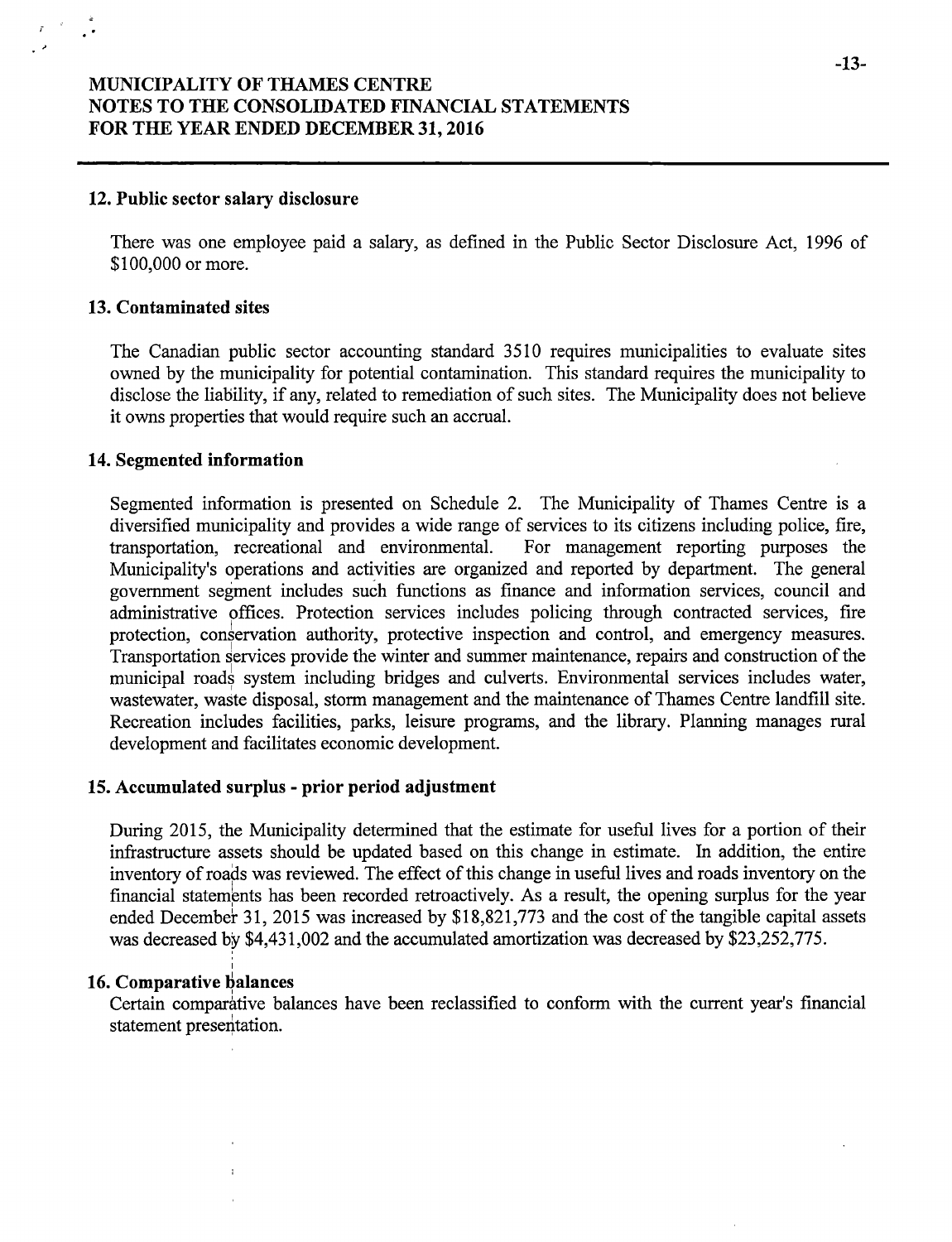$\sim 10^7$ 

 $\sim$ 

 $\sim$   $-$ 

#### MUNICIPALITY OF THAMES CENTRE CONSOLIDATED SCHEDULE OF TANGIBLE CAPITAL ASSETS FOR THE YEAR ENDED DECEMBER 31, 2016

 $\sim$   $\sim$   $\sim$   $\sim$ 

 $\cdots$  —

 $\overline{\phantom{a}}$ 

and a series

**Contract Contract** 

 $\sim$ 

 $\sim$ 

|                                                                | Land           | Land<br>Improvements | Buildings and<br><b>Fixtures</b> | Machinery and<br>Equipment |    | Automotive | Infrastructure | 2016<br><b>Total</b> | 2015<br>Total |
|----------------------------------------------------------------|----------------|----------------------|----------------------------------|----------------------------|----|------------|----------------|----------------------|---------------|
| <b>COST</b><br>Balance, beginning of year (note 15)<br>Add:    | \$5,194,280    | S.<br>3,610,736      | \$17,522,496                     | 884,852<br>S               | S. | 6,441,246  | \$114,538,808  | \$148,192,418        | \$137,361,821 |
| Additions during the year                                      |                | 66,443               | 1,133,010                        | 28,605                     |    | 361,865    | 3,589,746      | 5,179,669            | 11,517,279    |
| Less:<br>Disposals during the year                             | (13, 865)      | $\blacksquare$       | (211, 603)                       |                            |    | (78, 808)  | (214,991)      | (519, 267)           | (686, 682)    |
| Balance, end of year                                           | 5,180,415      | 3,677,179            | 18,443,903                       | 913,457                    |    | 6,724,303  | 117,913,563    | 152,852,820          | 148, 192, 418 |
| ACCUMULATED AMORTIZATION<br>Balance, beginning of year<br>Add: |                | 788,105              | 4,008,199                        | 332,246                    |    | 3,156,776  | 34,642,174     | 42,927,500           | 40,525,768    |
| Amortization during the year                                   | -              | 146,078              | 450,996                          | 99,999                     |    | 434,325    | 1,826,749      | 2,958,147            | 2,851,088     |
| Less:<br>Disposals during the year                             |                | ۰                    | (162, 684)                       |                            |    | (76, 181)  | (214,991)      | (453, 856)           | (449, 356)    |
| Balance, end of year                                           | $\blacksquare$ | 934,183              | 4,296,511                        | 432,245                    |    | 3,514,920  | 36,253,932     | 45,431,791           | 42,927,500    |
| <b>NET BOOK VALUE OF</b><br>TANGIBLE CAPITAL ASSETS            | \$5,180,415    | \$2,742,996          | \$14,147,392                     | 481,212<br>S               | s  | 3,209,383  | \$81,659,631   | \$107,421,029        | \$105,264,918 |

 $\sim$ 

This schedule is provided for information purposes only.

 $\sim$   $-$ 

 $\sim$   $-$ 

 $\alpha$